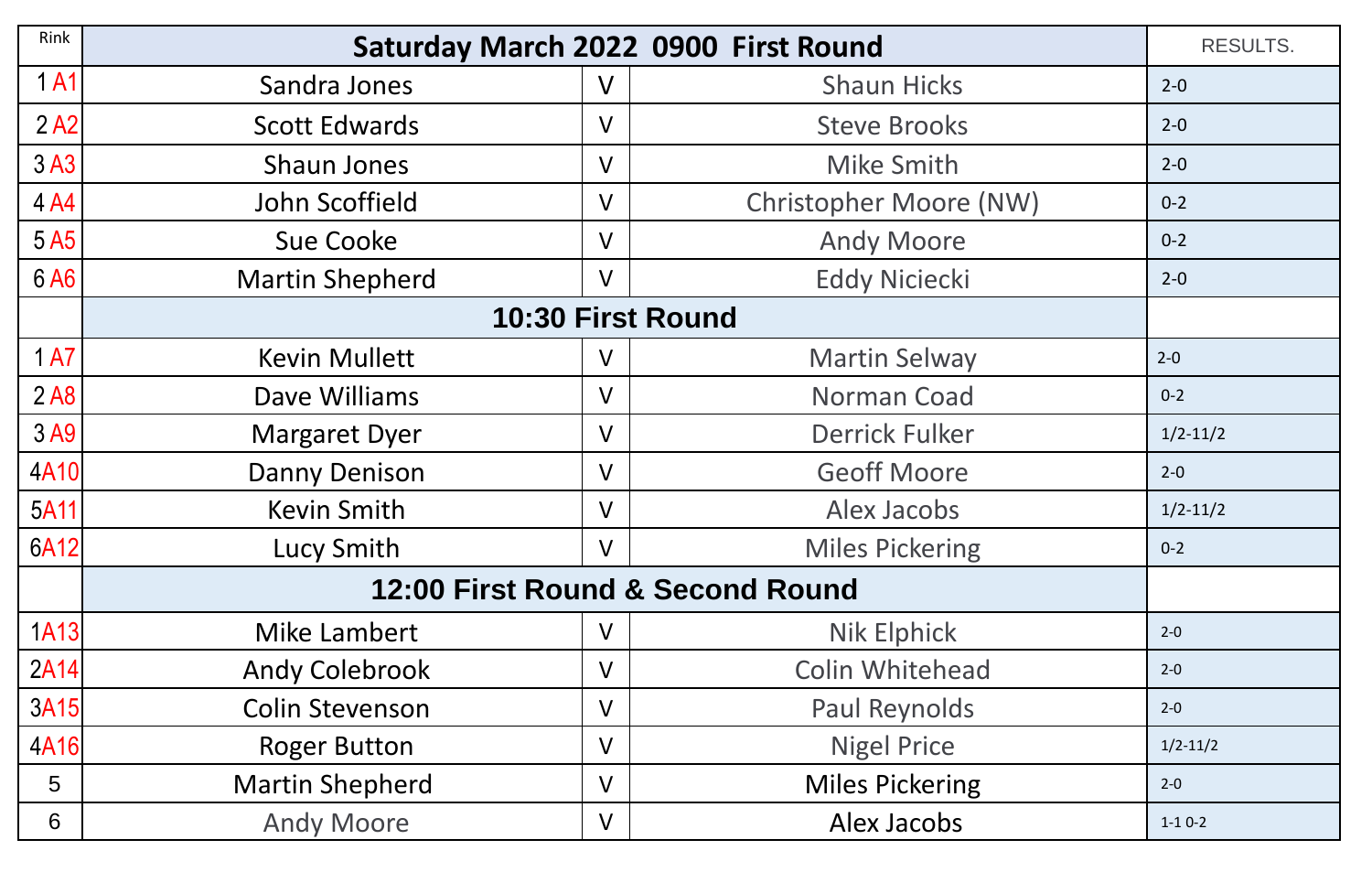| Rink             | 13:30 Second Round                |        |                        |              |  |  |
|------------------|-----------------------------------|--------|------------------------|--------------|--|--|
| $\mathbf 1$      | <b>Andy Colebrooke</b>            | V      | <b>Norman Coad</b>     | $1/2 - 11/2$ |  |  |
| 2                | <b>Mike Lambert</b>               | V      | <b>Colin Stevenson</b> | $0 - 2$      |  |  |
| 3                | <b>Scott Edwards</b>              | $\vee$ | <b>Martin Selway</b>   | $2 - 0$      |  |  |
| $\overline{4}$   | Shaun Jones                       | V      | <b>Derrick Fulker</b>  | $2 - 0$      |  |  |
| 5                | Chris Moore (NW)                  | V      | <b>Nigel Price</b>     | $0 - 2$      |  |  |
| 6                | <b>Danny Denison</b>              | V      | Sandra Jones           | $11/2 - 1/2$ |  |  |
|                  | 15:00 Third Round DRAW<br>OPEN 16 |        |                        |              |  |  |
| $\mathbf 1$      | <b>Shaun Jones</b>                | $\vee$ | Alex Jacobs            | $2 - 0$      |  |  |
| 3                | Norman Coad                       | $\vee$ | <b>Nigel Price</b>     | $2 - 0$      |  |  |
| $\overline{4}$   | <b>Martin Shepherd</b>            | $\vee$ | <b>Colin Stevenson</b> | $0 - 2$      |  |  |
| 5                | Danny Denison                     | $\vee$ | <b>Scott Edwards</b>   | $0 - 2$      |  |  |
|                  | 16:30 First Round                 |        |                        |              |  |  |
| 1 C1             | Darren Nutman                     | $\vee$ | Nobby Tucker           | $2 - 0$      |  |  |
| 2 <sub>c2</sub>  | <b>Steve Snook</b>                | $\vee$ | Paul Sharman           | $0 - 2$      |  |  |
| 3C3              | <b>Yvette Maxwell-Darkes</b>      | $\vee$ | <b>Barry Williams</b>  | $0 - 2$      |  |  |
| 4 C4             | Alan George                       | $\vee$ | <b>Maurice Byron</b>   | $11/2 - 1/2$ |  |  |
| 5 C <sub>5</sub> | <b>Richard George</b>             | $\vee$ | Les Griffin            | $0 - 2$      |  |  |
| 6 C6             | <b>Andy McIntyre</b>              | $\vee$ | <b>Keith Sanders</b>   | $2 - 0$      |  |  |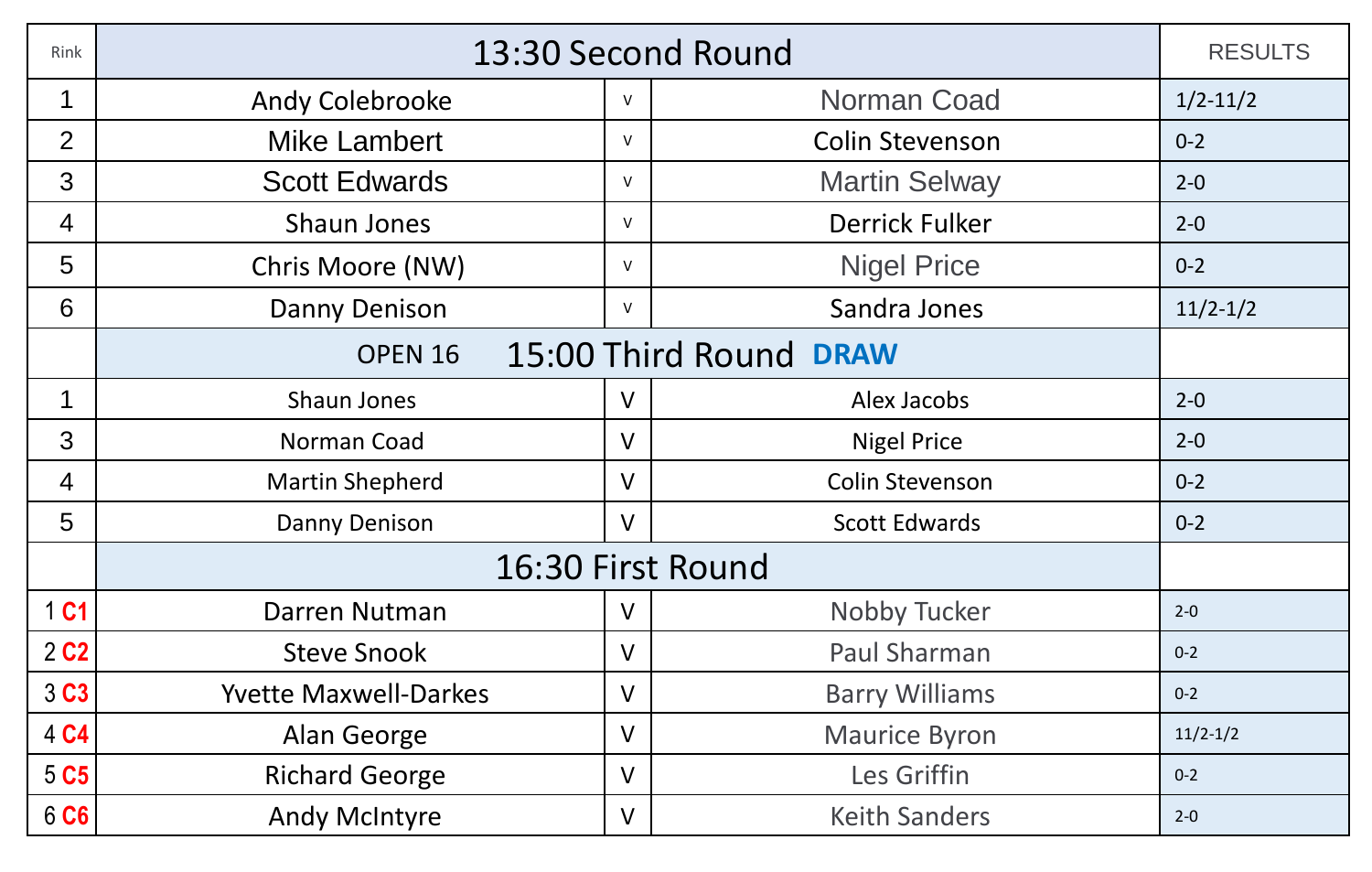| Rink             | <b>Saturday 18:00 Second Round</b>    |              |                              |              |  |  |  |
|------------------|---------------------------------------|--------------|------------------------------|--------------|--|--|--|
| $\overline{2}$   | <b>Andy McIntyre</b>                  | $\vee$       | Darren Nutman                | $0 - 2$      |  |  |  |
| 3                | Alan George                           | $\vee$       | Paul Sharman                 | $0 - 2$      |  |  |  |
| 4                | Les Griffin                           | $\vee$       | <b>Barry Williams</b>        | $0 - 2$      |  |  |  |
|                  | Sunday March 2022 - 09:00 First Round |              |                              |              |  |  |  |
| 1 D1             | <b>Bill Jackson</b>                   | $\mathsf{V}$ | <b>Tom Smith</b>             | $0 - 2$      |  |  |  |
| 2D2              | Darren Mortemore                      | $\vee$       | <b>Neil Smith</b>            | $1 - 12 - 1$ |  |  |  |
| 3 <sub>D3</sub>  | Pat Briscoe                           | $\vee$       | <b>Phil Carpenter</b>        | $1 - 12 - 0$ |  |  |  |
| 4 D4             | <b>Gary Payne</b>                     | $\vee$       | <b>Chris Moore (Barwell)</b> | $0 - 2$      |  |  |  |
| 5 D <sub>5</sub> | Dave Hill                             | $\vee$       | Jacqueline Henderson         | $11/2 - 1/2$ |  |  |  |
| 6D <sub>6</sub>  | <b>Matt Carr</b>                      | $\vee$       | <b>Mark Jones</b>            | $2 - 0$      |  |  |  |
|                  | 10:30 First Round & Second Round      |              |                              |              |  |  |  |
| 1 <sub>D7</sub>  | <b>Colin Haynes</b>                   | $\vee$       | <b>Richard Clark</b>         | $1 - 10 - 2$ |  |  |  |
| 2 <sub>D8</sub>  | <b>Janet Hardie</b>                   | $\mathsf{V}$ | <b>Jim Ennis</b>             | $2 - 0$      |  |  |  |
| 3 D9             | <b>Jamie Walker</b>                   | $\vee$       | <b>Mikey Titcombe</b>        | $1/2 - 11/2$ |  |  |  |
| 4D10             | <b>Perry Martin</b>                   | $\mathsf{V}$ | <b>Gary Fountain</b>         | $1 - 12 - 1$ |  |  |  |
| 5                | Darren Mortemore                      | $\vee$       | <b>Matt Carr</b>             | $1 - 12 - 0$ |  |  |  |
| 6                | Pat Briscoe                           | $\vee$       | <b>Tom Smith</b>             | $2 - 0$      |  |  |  |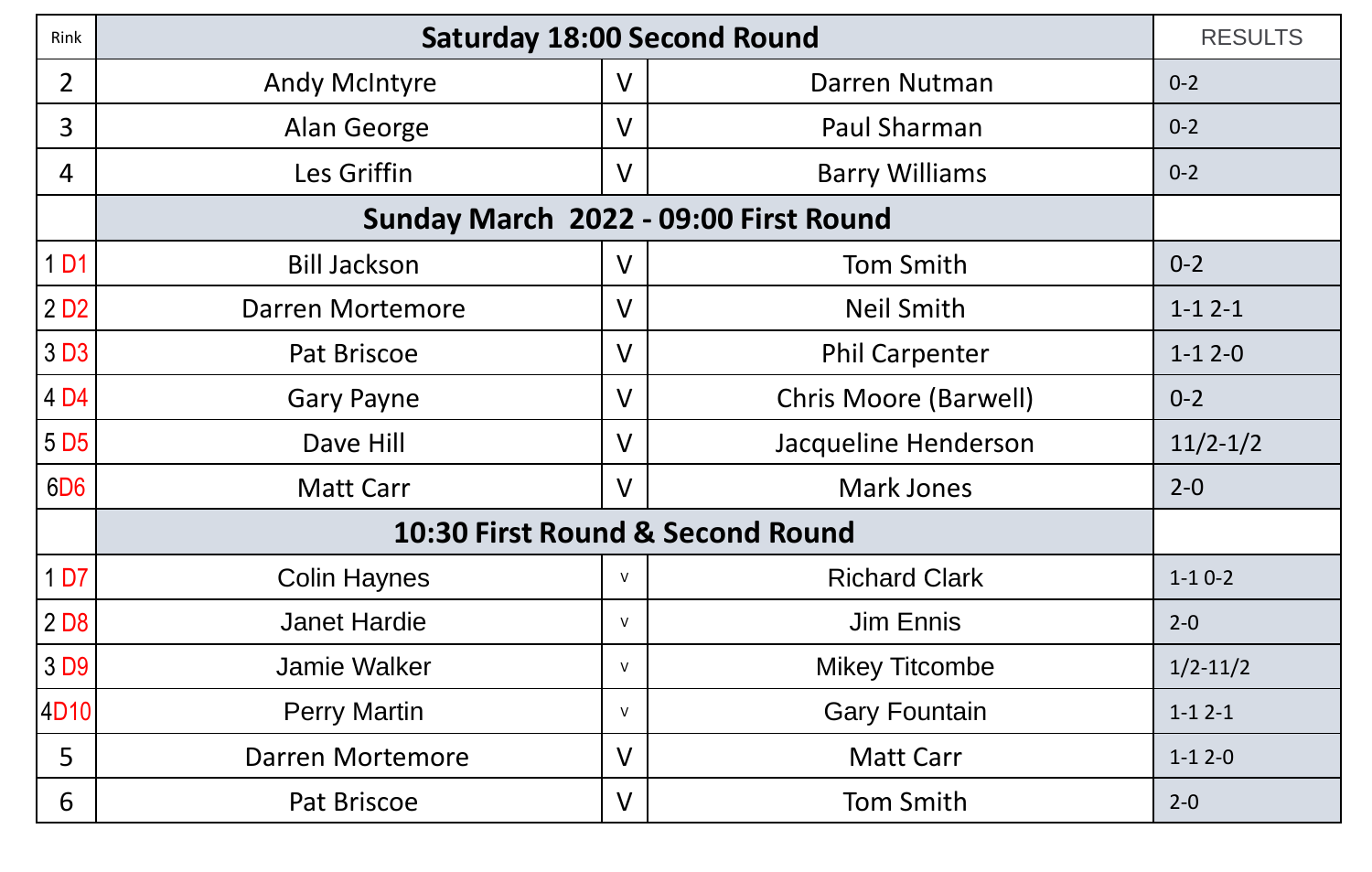| 12:00 Second Round                       |                       |        |                        |              |  |
|------------------------------------------|-----------------------|--------|------------------------|--------------|--|
| Rink 2                                   | Dave Hill             | $\vee$ | <b>Chris Moore</b>     | $0 - 2$      |  |
| Rink 3                                   | <b>Janet Hardie</b>   | $\vee$ | <b>Perry Martin</b>    | $2 - 0$      |  |
| Rink 4                                   | <b>Mikey Titcombe</b> | $\vee$ | <b>Richard Clark</b>   | $2 - 0$      |  |
| Open 16 13:30 Third Round<br><b>DRAW</b> |                       |        |                        |              |  |
| R <sub>2</sub>                           | Perry Martin          | $\vee$ | <b>Barry Williams</b>  | $1 - 12 - 0$ |  |
| R4                                       | Paul Sharman          | $\vee$ | Darren Nutman          | $0 - 2$      |  |
| R <sub>5</sub>                           | Pat Briscoe           | $\vee$ | <b>Chris Moore</b>     | $1 - 12 - 0$ |  |
| <b>R6</b>                                | <b>Mikey Titcombe</b> | $\vee$ | Darren Mortemore       | $2 - 0$      |  |
| 15:00 Quarter Final                      |                       |        |                        |              |  |
| R1                                       | W/O<br>Darren Nutman  | $\vee$ | <b>Colin Stevenson</b> | W/O          |  |
|                                          | R2 Mikey Titcombe     | $\vee$ | Pat Briscoe            | $1 - 10 - 2$ |  |
| R4                                       | Norman Coad           | $\vee$ | <b>Scott Edwards</b>   | $1/2 - 11/2$ |  |
| R <sub>5</sub>                           | <b>Perry Martin</b>   |        | <b>Shaun Jones</b>     | $2 - 0$      |  |
| 16:45 Semi Final                         |                       |        |                        |              |  |
| R <sub>2</sub>                           | <b>Perry Martin</b>   | V      | Darren Nutman          | $0 - 2$      |  |
| R <sub>5</sub>                           | Pat Briscoe           | $\vee$ | <b>Scott Edwards</b>   | $1 - 11 - 2$ |  |
| <b>18:30 Final</b>                       |                       |        |                        |              |  |
| R <sub>3</sub>                           | <b>Scott Edwards</b>  | $\vee$ | Darren Nutman          | $2 - 0$      |  |